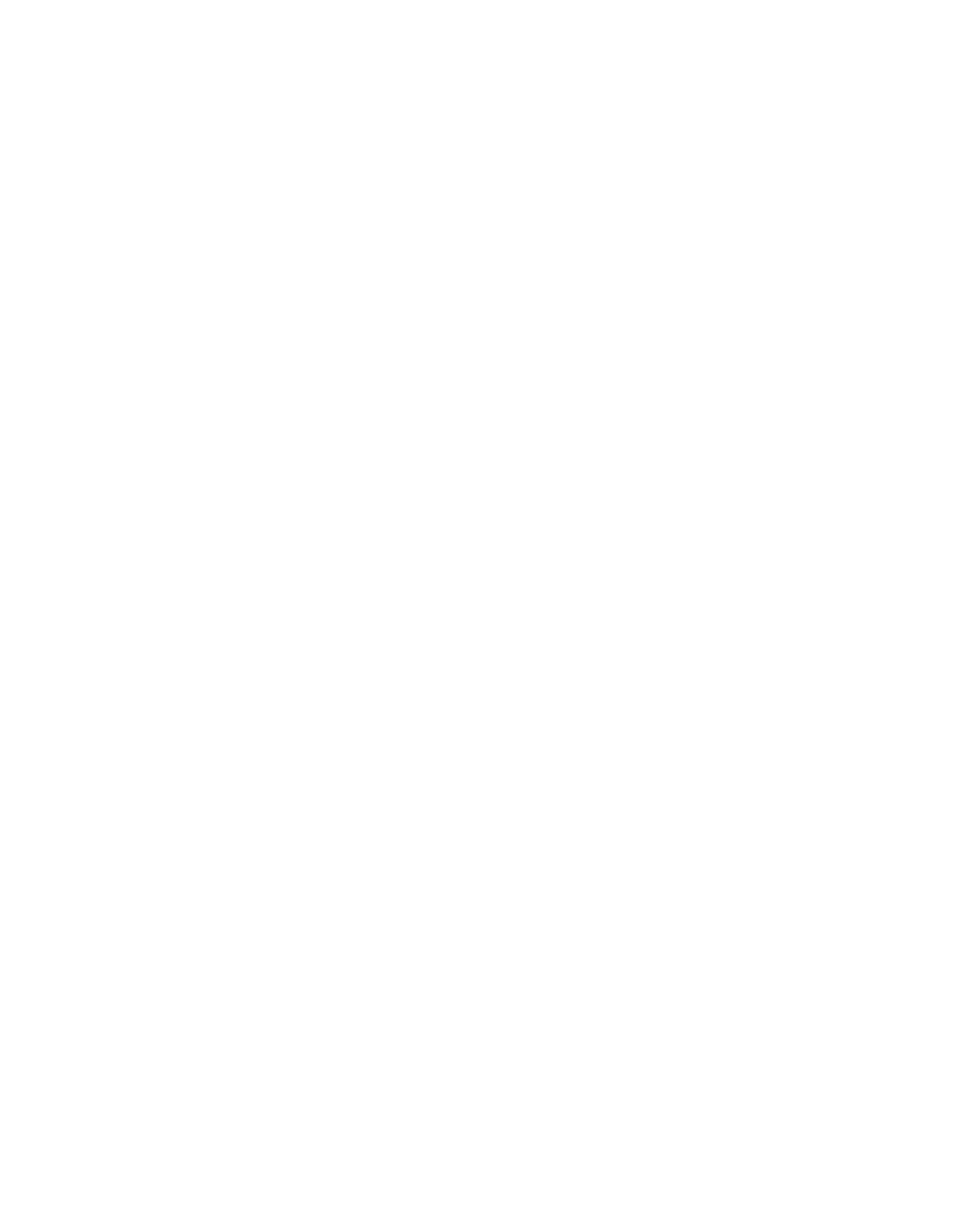#### **IMFC Statement by Nor Shamsiah Mohd Yunus, Governor, Central Bank of Malaysia**

On behalf of the constituency representing Brunei Darussalam, Cambodia, Fiji, Indonesia, Lao P.D.R., Malaysia, Myanmar, Nepal, the Philippines, Singapore, Thailand, Tonga, and Vietnam

#### **Global and Regional Outlook**

1. Varying progress in vaccination rates and the availability of policy space to respond to the crisis have contributed to the current two-track recovery across the memberships, threatening the prospects of a durable and transformational global recovery. This calls for stronger multilateral cooperation to not only ensure global vaccine equity to accelerate efforts in ending the pandemic, but to go beyond the pandemic challenges, on rebuilding policy buffers, climate change, digitalization, and inclusiveness to ensure a more sustainable recovery. Continued meaningful and timely support from the Fund and international community remains vital for many members in managing the immediate costs of the pandemic and to prepare for medium-term challenges and opportunities.

#### **Roles and Priorities of the Fund**

#### *Safeguarding the International Monetary System*

2. We commend the Fund's steadfast effort in safeguarding the international monetary system, particularly through the disbursement of rapid and substantial financial support to its membership. The recent general allocation of Special Drawing Rights (SDRs) has benefited members by supplementing their existing reserves to address short-term liquidity needs, which is critical as members continue to navigate the crisis. Against the global backdrop of more frequent and intense crises, further strengthening of the global financial safety net (GFSN) remains imperative, including through stronger international cooperation and collaboration with regional financing arrangements.

#### *Addressing the divergence risk*

- 3. We welcome the Fund's close collaboration with global partners in ensuring a more equitable access to vaccines. Expediting and amplifying the efforts to achieve universal vaccination should remain a top priority to limit the health and economic fallout.
- 4. The Fund's prompt financial assistance to its most vulnerable members since the onset of the pandemic has afforded some relief to members in dealing with the challenges posed by the pandemic. The Fund must continue to play its role in providing adequate financial support to address BOP needs and minimize economic scarring that could derail members' recovery. We welcome the Fund's effort in exploring options to pool resources to support members, especially lower income, Small Developing States, and vulnerable countries. This includes seeking voluntary channeling of SDRs from members with strong external positions to members in need, including by bolstering pledges to the Poverty Reduction and Growth Trust and proposal to establish a new Resilience and Sustainability Trust to facilitate members' longer-term structural transformations. We also support the Fund's sovereign debt agenda, including by enhancing debt transparency, facilitating debt restructuring through the G20-endorsed Common Framework, and ensuring debt sustainability.
- 5. Amidst the continued divergence in economic recovery across members, it is more important than ever for the Fund, in its key surveillance, lending and capacity development roles, to deliver a more tailored and targeted support for each member, taking into account members' stages of recovery, remaining policy space and other country-specific circumstances. While ensuring evenhandedness is an important consideration, that should not be the paramount objective in the Fund'sengagement with and policy advise to members, particularly given the divergence in economic recovery in coming years. As the Fund continues to improve its surveillance framework, the Fund must ensure that the process does not impose unnecessary burden on members or in some circumstances constrain authorities' policy space and efficacy.